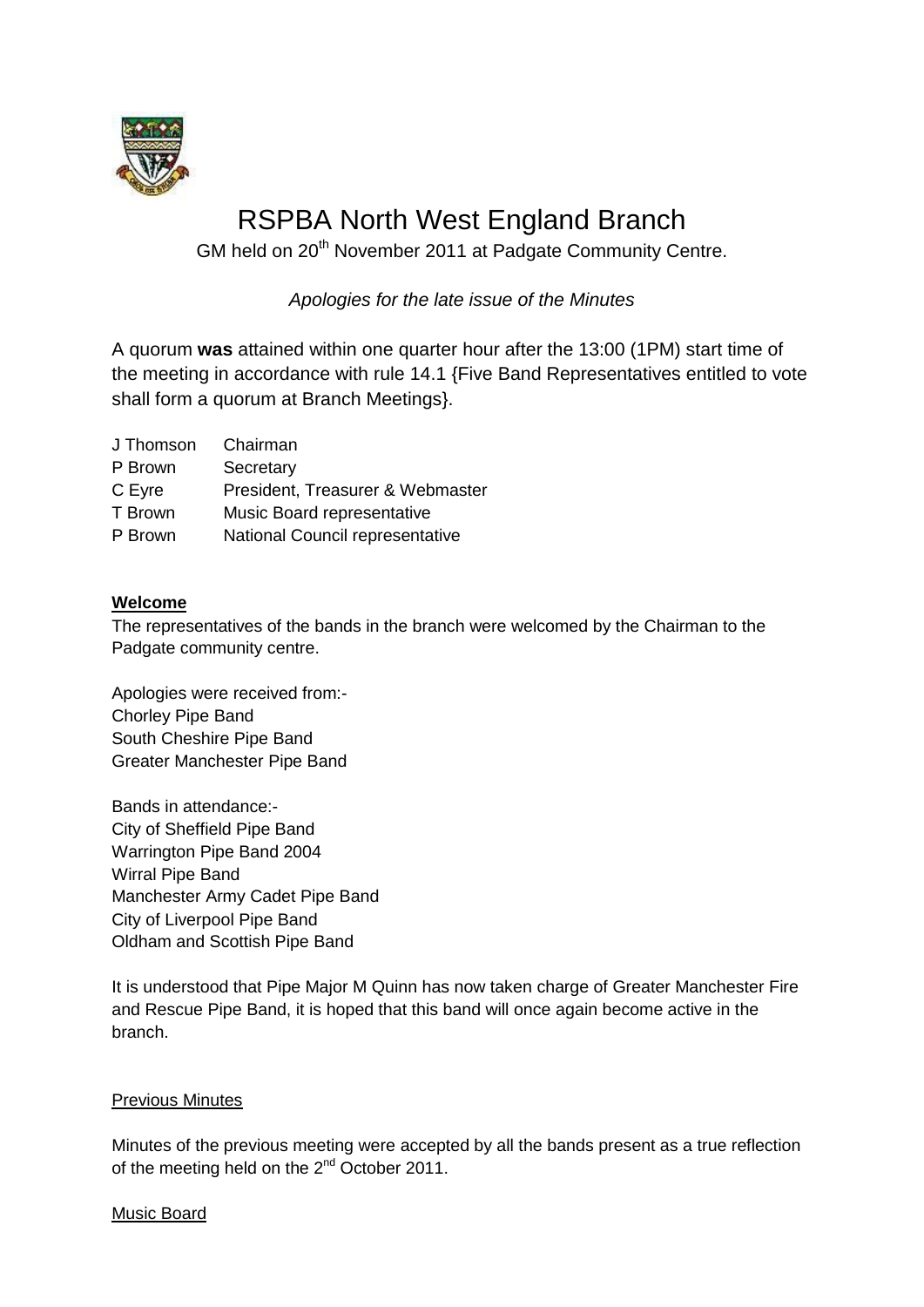Theresa had attended a Music Board meeting the previous day.

Bands: Pride of Murray appealed against their down grading to 3b and this was upheld.

Playing requirements for 4A band secretaries should have received a letter, members reported they had not received one.

Active debate took place regarding the need to play from the selected tune list, the Pipe Majors thought that this was restricting choice. The playing requirements for the MSR (4A) format of 2\*2 part Marches + 2\*2 part Strathspeys + 2\*2 part Reels was reiterated by Theresa, needs the formal communication from the RSPBA. Local competitions format to be grade 4 March selection, the promoter can also host a grade 4 MSR section (both sections must be open to all grade 4 bands).

In light of the debate and the need to give the bands in the branch clarity, it was decided to request a presentation/workshop be provided to the branch. The Secretary to contact the RSPBA, with a preferred date of the  $14<sup>th</sup>$  January 2012 at Padgate Community Centre. The branch to provide the venue and accommodation, headquarters will cover the travel costs.

## **ACTION – Secretary to issue request to RSPBA.**

The music board are looking at the format of a 2 day World Championships for 2013. Initial Feedback was the format would be dictated by the BBC. There should be an opportunity for all lower grades to observe the grade 1 contest. The travel needs of the bands needs to be taken into consideration, particularly if the band has entries on both days.

If anyone has any ideas that they would like to be considered please let Theresa know.

Work is ongoing with Pipe Band Studies; PDQB is being progressed by bands and branches. It is hoped the appointment of an Education Officer may facilitate the full training needs of RSPBA, internal for adjudicators and instructors and organising delivery to through the branches and bands. The position is on the Hays Recruitment web site.

The NI pilot of Dual Registered drummers has been deemed a success. NI is to keep the option under local contest rules, there is a possibility that this may be proposal at the 2012 AGM.

#### National Council

As indicated in the Music Board report, the directors are looking to appoint an Education Coordinator. The Music Board and Adjudicators Liaison Panel Management Board see this post as being key to promote the work of the music board (PDQB), facilitate the continuous development of the adjudicators training and instructors (including the trainers).

Ongoing activity continues with:-

- a) The role of the various standing committees.
- b) The relocation of RSPBA headquarters to a venue that represents aspirations of the organisation.
- c) Review of the format of the World Pipe Band Championships (covered in the Music Board report).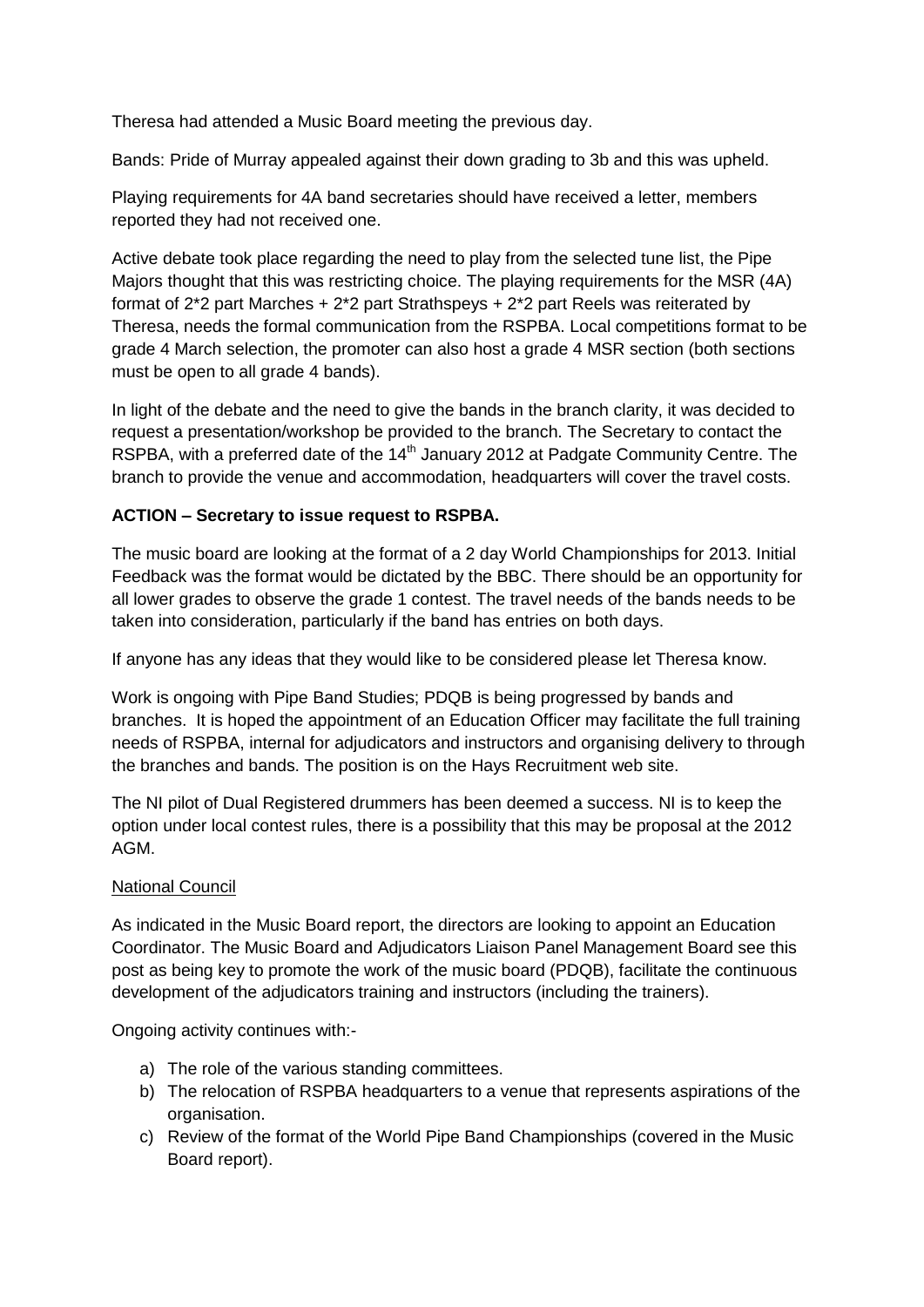The RSPBA will be reviewing the bids received for the major championships from 2013. The finance committee will be assessing the bids. Paul thought the results will be announced at the AGM in 2012, will confirm at the next Directors (NC) meeting.

## **ACTION – National Council to obtain details on how the decision(s) will be announced.**

## Treasurers Report

We are continuing to keep costs down as much as possible, we have made a profit on the year of £255.98.

Paul Brown prepared a profit/loss statement from the spreadsheet (issued at the last meeting), a copy has been provided to Chris, as well as being sent to headquarters as required in advance of our AGM.

The branch levy of £40:00 is to be paid to the "RSPBA (North West England Branch)" preferably by the AGM. Branch bands need to pay this to take part in branch activities.

## **2012 Branch Competitions.**

A number of Emails have been circulation regarding the dates and format of the 2012 branch events.

We are currently finalising the details for a special weekend of events on February 4th and 5th. We will be staging our Solo Piping competition on the Saturday and our confined drumming competitions (side and tenor) on the Sunday. Both of these events will be held in the morning and followed by workshops on piping and drumming given by the adjudicators, both of who will be drawn from Field Marshall Montgomery Pipe Band. Craig Munroe will adjudicate the piping and Gareth McLees will judge the drumming. Scott Wallace will also be helping out with the piping workshop. The whole weekend is being sponsored by Essey Musical from Belfast. The venue will be the Polish Catholic Club in Oldham.

They will craft the workshops around whatever our needs are, so it is important for us to find out if there are any particular areas you would like to see covered. For instance, two bands have already asked for help in writing suitable side/tenor beatings for the Grade 4 MAP tunes. Another would like guidance in putting together a G4 MAP MSR, ie, choice of tunes and how best to tackle them. Another is interested in learning rudiments and routines for tenor drum flourishing.

- 1. Solos Saturday 4<sup>th</sup> Feb 2012 at Oldham and Scottish Pipe Band. Start at 09:30. Include a Hornpipe and Jig (open). **Piping Workshop** will be held in the afternoon after the competition. **ACTION (GM) – Format of the day to be publicised to ensure we get the maximum attendance.**
- 2. Solo Drumming (Snare and Tenor) Sunday 5<sup>th</sup> Feb 2012 at Oldham and Scottish Pipe Band. Start at 09:30.

**Drumming Workshop** will be held in the afternoon after the competition. **ACTION (GM) – Format of the day to be publicised to ensure we get the maximum attendance.**